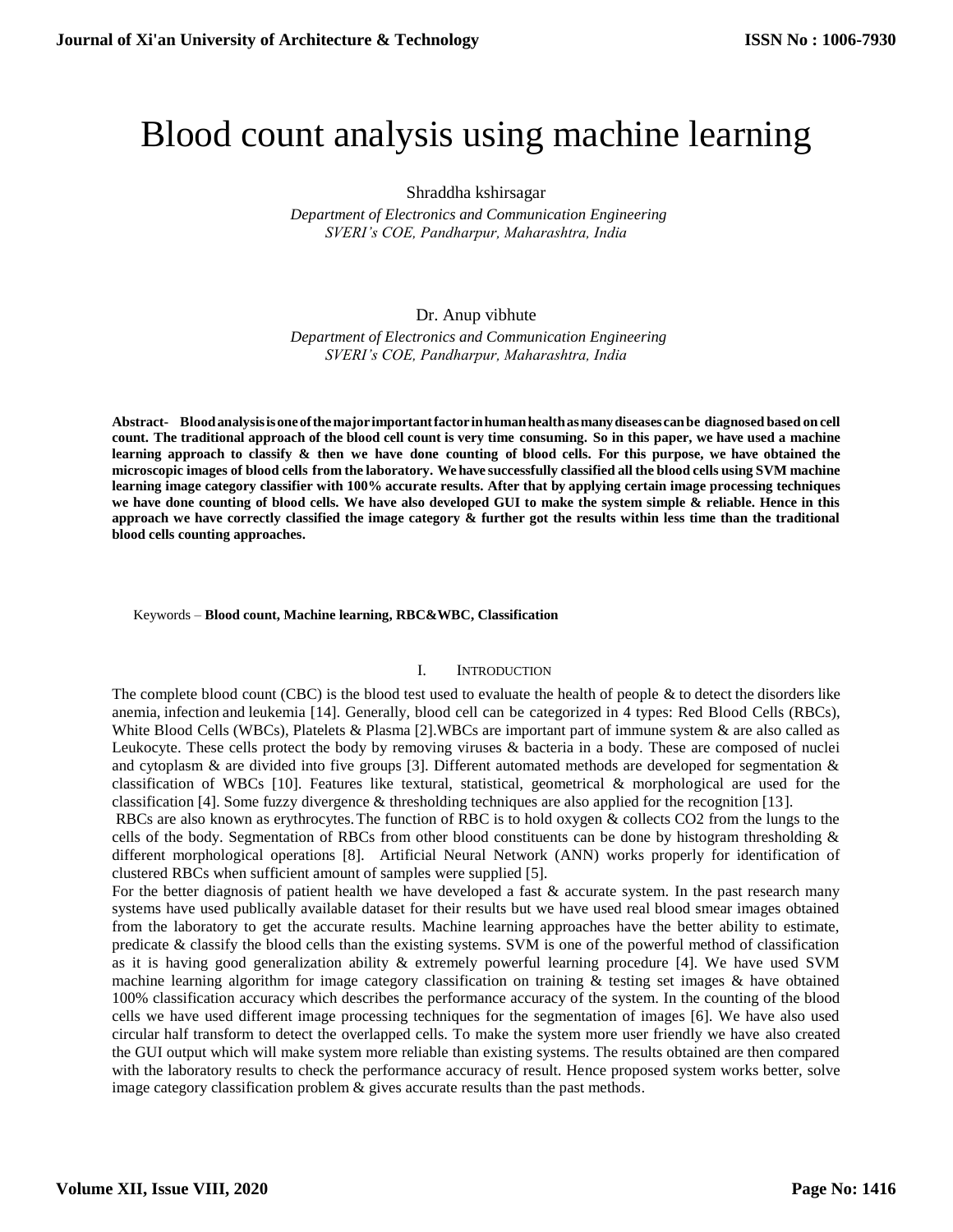The rest of the paper is formalized as: In section II, we have discussed the past related work done in the blood cell analysis. In section III, our proposed methodology for classification & counting of blood cells is given. After that section IV, explains the performance analysis of the proposed system. The section V, describes the accuracy of system & in section VI, conclusion & future work is explained.

## II. RELATED WORK

In recent years the interest of researchers in the field of medical imaging especially in blood image processing is increasing the algorithms for automated analysis of medical images. Researchers have made lot of improvements in their research by the application of Artificial intelligence, image processing & pattern recognition, & computer vision techniques to blood cell analysis [11]. There are several automated systems are developed for medical diagnosis that are helpful for the doctors to detect diseases particularly in WBC & RBC [14].

Yanhui Guo, and co-authors has developed a deep learning tool is used for image category classification. Paper represent three different approaches for WBCs identification system: DeCA approach, fine-tuned network approach, and low depth DL architecture which is called as WBCsNet. According to this paper, the proposed method can be applied for detection of leukemia disease. The author Abdullah Elen & their co-authors has discussed & compared several machine learning algorithms. Their performance is tested by creating feature vectors on training & testing set images. Razali Tomaria, & other co-authors Computer Aided System for Red Blood Cell Classification in Blood Smear Image. According to this paper the ANN frameworks can effectively identified the clustered RBC cell when sufficient sample cells were supplied. Author Vincenzo Piuri, & others presented a methodology to achieve a fully automated detection and classification of leucocytes by microscope color images. This proposed system firstly individuates in the blood image the leucocytes from the others blood cells & then it extracts morphological indexes and finally it classifies the leucocytes by a neural classifier.

## III. PROPOSED METHODOLOGY FOR CLASSIFICATION & COUNTING OF BLOOD CELLS

The proposed methodology for classification & counting of blood cells can be explained in 3 steps as follows:

- 1. Image acquisition & database creation for image classification.
- 2. Feature extraction & creation of image category classifier.
- 3. Counting of blood cells (WBC & RBC).

Details of each step can be explained below.

#### **1. Image Acquisition & Database creation for image classification**

#### *1.1 Image Acquisition*

In the proposed method we have firstly obtained the blood smear images from the lab. The images obtained are microscopic imagestaken fromdigitalmicroscope. The images are in .jpg format. We have obtained separated images of RBC & for the WBC identification we have used purple stained blood smear images in .jpg format.

#### *1.2 Database creation*

The obtained .jpg images from the lab are used for database creation. These database images are then further divided as training & testing images. To check the accuracy results obtained from this method are compared with the laboratory results. Following figures shows the database images collected.



**Volume XII, Issue VIII, 2020**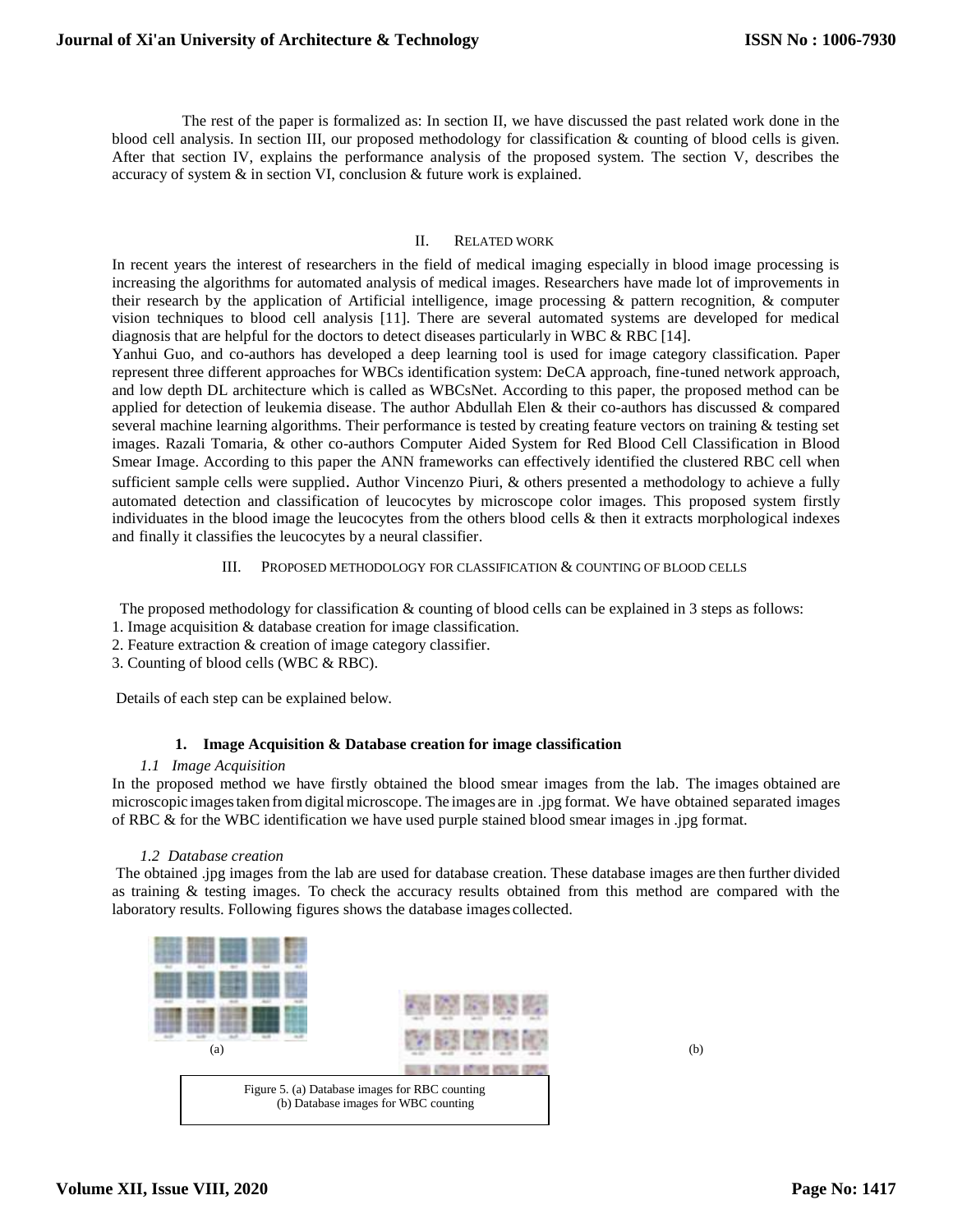## **2. Feature extraction & creation of image category classifier**

#### 2.1 *Feature Extraction*

After creation of database we have divided images as training & test set image. Then we have created 'Bag of Visual Words' to extract SURF features of an image as shown in figure 3.

#### *2.1.1 Bag of visual words*

We have created the bag of visual words which defines features of given input images. The 'bagOfFeatures' function defines the features, or visual words, by using the k-means clustering on feature discriptors of the training set images algorithm extracted from training images. In this bag of visual words histogram of visual words is created which describes given input image. Bag of features technique is depends on detection without localization. Training image classifier with bag of visual words. By extracting the feature discriptors from input images a visual vocabulary, or bag of features can be extracted. According to this we have created a bag of features as shown in figure 2. This bag of feature is formed is a cluster the of k groups which is compact  $\&$  has simple characteristics. These clusters indirectly represents the given input image. Hence for the classification of image category, we have extracted 'Speeded Up Robust Features' (SURF) as it provides the greater scale variance.



#### *2.2 Creating category classifier for classification*

cr

*'imageCategoryClassifier'* is the function used to create category classifier. Using this function we have trained Support Vector Machine (SVM) classifier to classify given input image category. This SVM classifier uses Error Correcting Output Codes (ECOC) framework for classification. SVM is supervised machine learning algorithm which uses binary classification & regression. It creates optimal hyperplane margin to separate two classes. Following figure shows the functions used & creations of image Figure 3 indicates creation of category classifier for two image category classification. This category classifier will classify the image in WBC or RBC category.

|                                               | mean 1dd aip (monthlance Gal) /                                                                                                                           |
|-----------------------------------------------|-----------------------------------------------------------------------------------------------------------------------------------------------------------|
|                                               | Training an image integery classifier for 2 cologeries.<br>NEWSLET PERSONAL RELEASED FOR A POSTAL PROPERTY AND RELEASED FOR A STATE                       |
| * Grimptory 1 - Abd<br>* Catagory 2: abe      |                                                                                                                                                           |
|                                               | * Encoding Jesturns for 12 inque  Emp.                                                                                                                    |
|                                               | * Finished training the conegury classifier. The evaluate in feet the<br>STANDITION AN A ROOT MIL. WAS ARRESTED AND A MARKET AND A STATISTICAL CONTINUES. |
|                                               | : Prolesting image nategory classifier for 2 velogeries.                                                                                                  |
| . * Estepney i: Abe-<br>. 4 Chinately Ji- add |                                                                                                                                                           |
|                                               | * Evaluating 77 (mapss. done. .                                                                                                                           |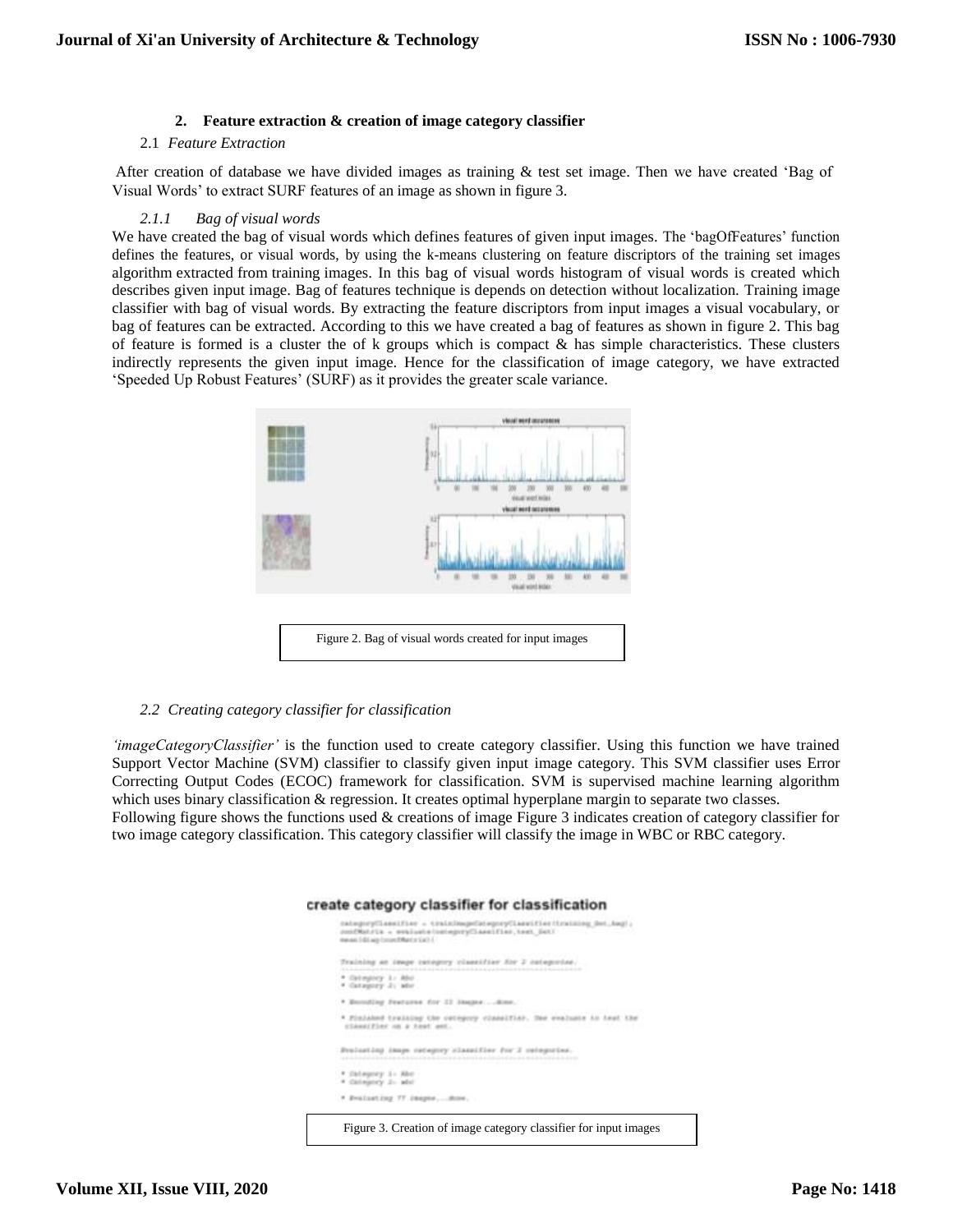#### **3. Counting of blood cells ( WBC & RBC )**

After classification of image category we will go for counting of blood cells. The counting of blood cells includes further steps as image preprocessing, image enhancement & image post-processing.

#### *3.1 Counting of RBC*

#### *3.1.1 Image preprocessing*

Image preprocessing is the step carried out to enhance the quality of image to make it suitable to carry out further processing. In our work we have used simple image processing steps to achieve the better results. Firstly we have converted RGB image into grayscale image for processing. Figure 4 shows the RGB & converted grayscale image.



#### *3.1.2 Image Segmentation*

Image segmentation is done to extract object from background. In the image segmentation we have done thresholding to create the binary image from the grayscale image. For the edge detection we have used 'canny edge detector'. After this we done some mathematical morphological operation & cleared the borders of an image. Canny edge detector is most widely used operator as it provides good localization & improved signal-to-noise ratio. We have used mathematical morphology type of dilation. In this dilation process 'strel' type of structuring element. Generally application of this structuring element make image more brighter & hence bright regions will get increase in size & dark regions will get shrinked. 'imclearborder' function in MATLAB is used to clear the borders of image. Figure 6 will illustrate the whole process done on the grayscale image.

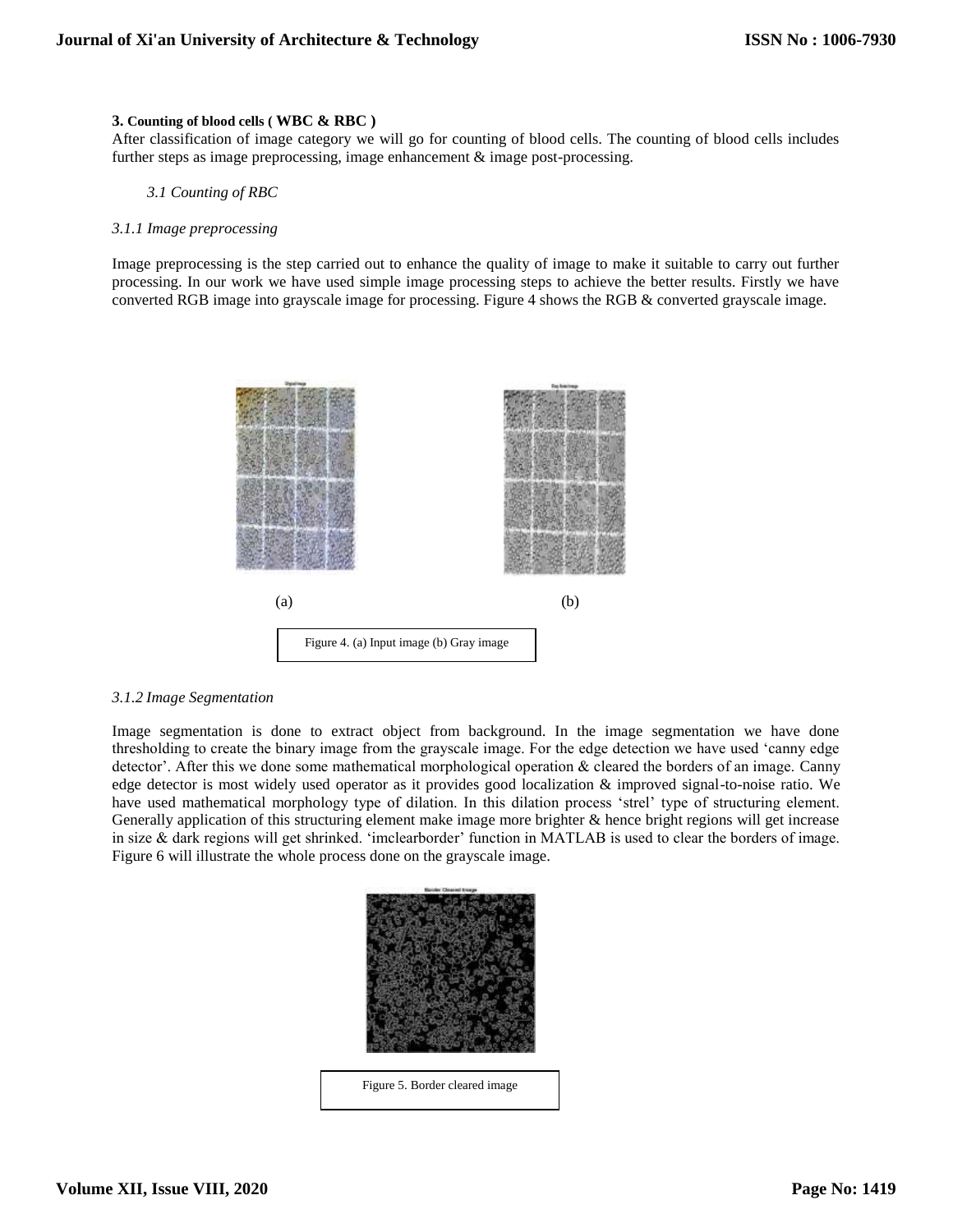## *3.1.3Image post-processing*

In the image post processing we have used 'imfill' MATLAB function for holes filling. After holes filling we have filtered the circle shaped RBCs on the basis of area of cell by using 'propfilt' MATLAB function. By taking the mask of smallest & largest circle present in an image we have filtered out an image between the defined mask area. For the extraction of mask we have defined the mask for smallest & largest circle. In this way we will get the extracted circular cells from the image. Further for counting the number of circular cells we have used concept of connected components. The connected components are the group of pixel which are having same pixel values & are connected to each other by either 4 or 8 pixel connectivity. Following figure 6 shows the extracted circular cells in an image.



# *3.2 Counting of WBC*

For the extraction & counting of WBC we have used purple stained blood smear images which we have obtained from the laboratory.

# 3.2.1 *Image preprocessing for WBC extraction*

In the extraction of WBC we have firstly extracted the blue plane of from the image. We can also extract red  $\&$  green plane from the RGB image. But the shape of WBC that we need for further processing is obtained better in blue plane. So that here we have used only blue plane for the extraction of WBC cells. The following figure 8 will show the given input blood smear image & extracted blue plane image.



# *3.2.2 Extraction & counting of WBC*

We have used 'bwareaopen' MATLAB function to remove noise & small objects. To achieve measurement properties from image we have used 'regionprops' function. Here we have specified regionprops as 'all' which will computes all the shape measurements. We have used same concept of connected components for extracting WBC cells. Here we have used 4 pixel connectivity as we used in RBC counting. 'NumObjects' function will give us the count of WBC cells present in the image.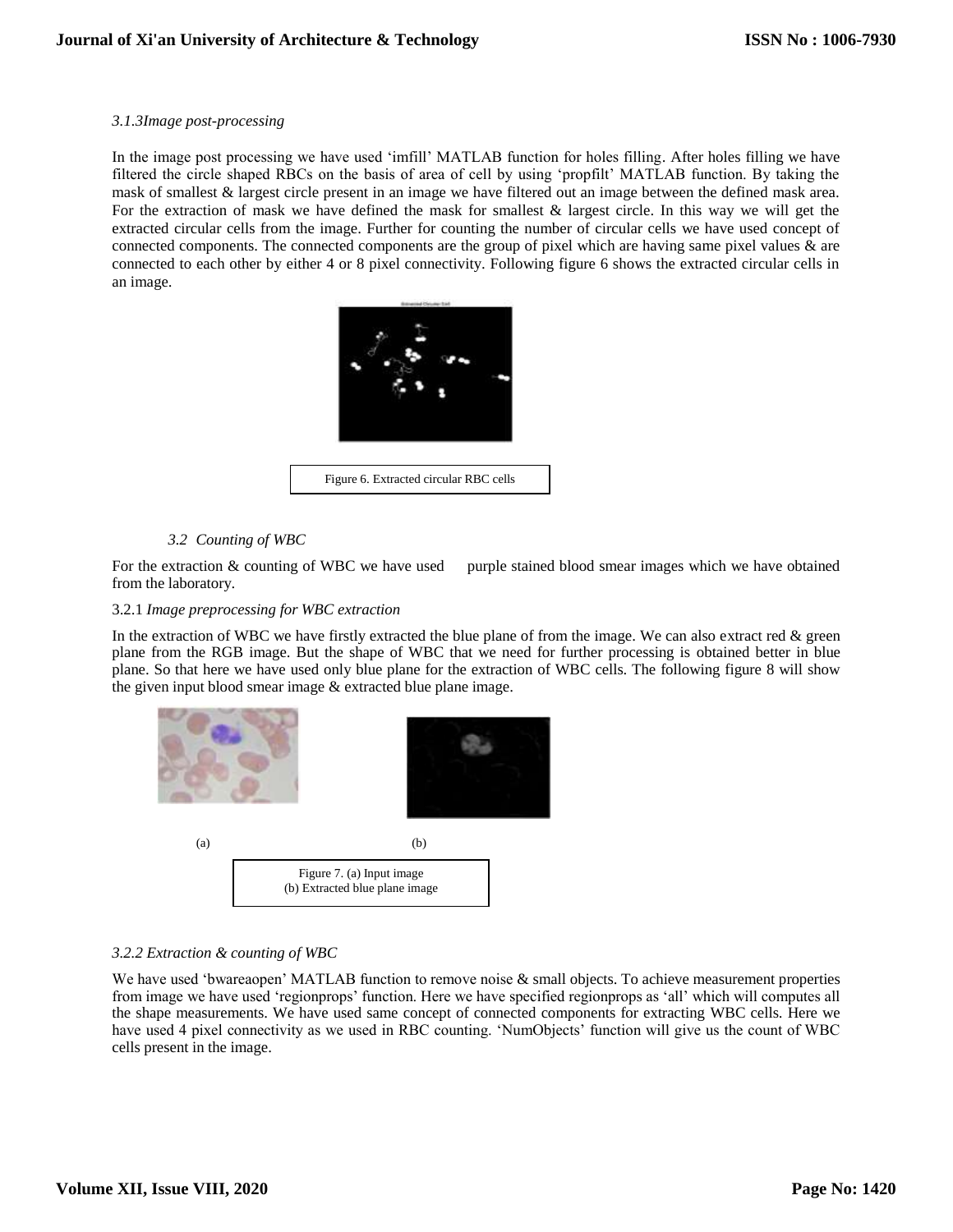

# IV. PERFORMANCE ANALYSIS OF PROPOSED SYSTEM

*Image classification performance analysis*

For the checking of performance of image classification first we have created bag of features & then applied the classification algorithm on test set images. The diagonal 1s created in the confusion matrix below indicates the accuracy of classification. Diagonal 1s indicates that image classification is done correctly. Following figure10 explains the classification results of test set images.

|               | * Category 1: Nho<br>* Category 21 who | * Evaluating 77 inagesdone.                  |  |
|---------------|----------------------------------------|----------------------------------------------|--|
|               |                                        |                                              |  |
|               |                                        |                                              |  |
|               |                                        |                                              |  |
|               |                                        |                                              |  |
|               |                                        | * Finished evaluating all the test sets.     |  |
|               |                                        | * The confusion matrix for this test set is: |  |
|               |                                        | PREDICTED                                    |  |
| ESORE         | Barn:                                  | <b>WAD</b>                                   |  |
| <b>Ribic</b>  | $1.1.00$ $0.00$                        |                                              |  |
| when          | 1.8,80.1,00.0                          |                                              |  |
|               |                                        | * Average Annunsny 18 1.00.                  |  |
| sunfitatria = |                                        |                                              |  |
| 2.7           | 新介                                     |                                              |  |
|               | ĩ.                                     |                                              |  |

V. PERFORMANCE ACCURACY FOR BLOOD CELLS COUNTING

*Graphical user interface (GUI)*

For making the counting of blood cells easy to handle we have also created the graphical user interface using MATLAB designer app. In this GUI we have created 2steps. In the first step we will be taking input image & then preprocess the image  $\&$  in second step we will segment the image, remove the noise  $\&$  small object to calculate the number of blood cells in an image. The Edit Field inserted while designing will automatically shows the number of blood cells present in that particular image. Following figures will show the GUI outputs.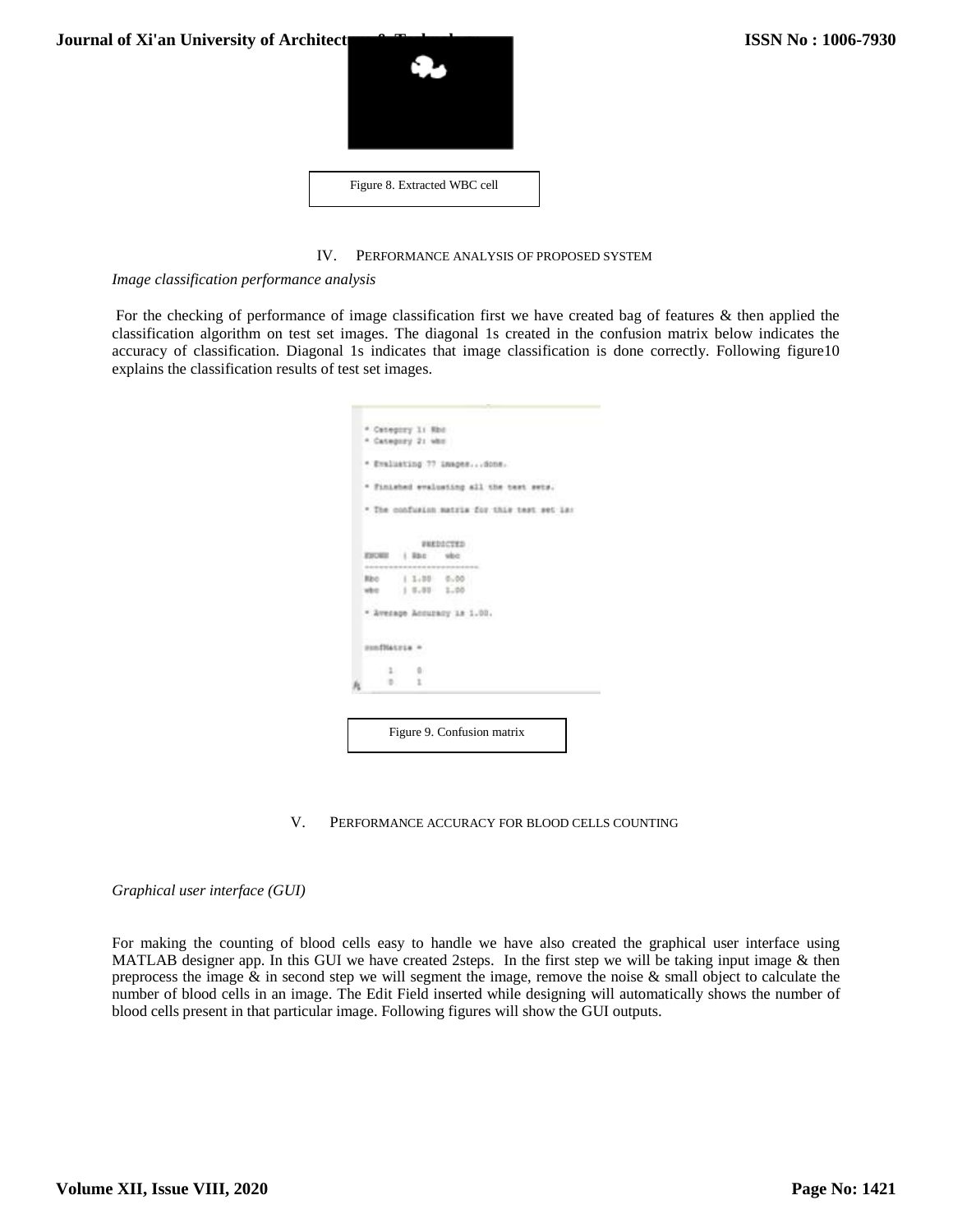| DATE DEATEND<br><b>SEP LEAT</b><br><b>Service Rd</b><br>š.<br>Since 1 | <b><i>USA HALL TO</i></b><br>All they<br><b>Teaned ITE</b> |
|-----------------------------------------------------------------------|------------------------------------------------------------|
| (a)                                                                   | (b)                                                        |

#### VI. ACCURACY OF THE APPROACH

We have collected the laboratory reports of RBC & WBC counting of 5 patients & compared it with our results. From this we have calculated the accuracy of our approach by using following equation.

Cell count from our approach

 $Accuracy = \frac{100}{200}$ 

Cell count from laboratory

Following table 1 shows the results obtained from laboratory & results obtained from our approach.

| Patien<br>t no. | Results of proposed<br>approach |                                   | Results of laboratory     |                               |
|-----------------|---------------------------------|-----------------------------------|---------------------------|-------------------------------|
|                 | <b>RBC</b><br>$(M/\mu L)$       | <b>WBC</b><br>$(Cells/\mu)$<br>L) | <b>RBC</b><br>$(M/\mu L)$ | <b>WBC</b><br>$(cells/\mu L)$ |
| 1               | 4.2                             | 5200                              | 4.2                       | 5200                          |
| 2               | 4.1                             | 7200                              | 4.1                       | 7300                          |
| 3               | 4.0                             | 6200                              | 4.2                       | 6100                          |
| 4               | 4.5                             | 1700                              | 4.5                       | 1600                          |
| 5               | 4.7                             | 5000                              | 4.7                       | 4500                          |

Table 1. Result Analysis